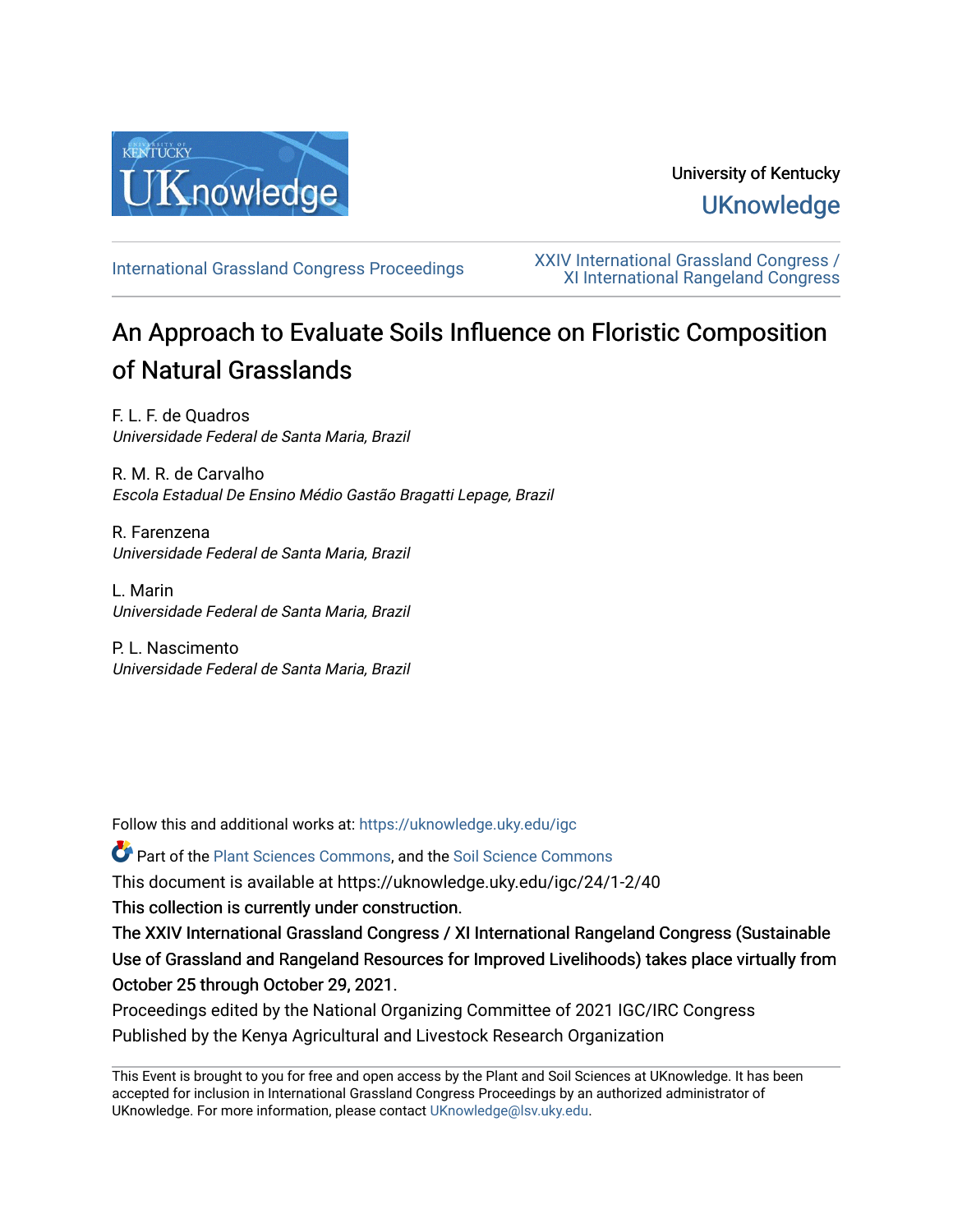### **An approach to evaluate soils influence on floristic composition of natural**

#### **grasslands**

Quadros, F.L.F. de<sup>\*</sup>; Carvalho, R.M.R de<sup>†</sup>; Farenzena, R. <sup>\*</sup>; Marin, L. <sup>\*</sup>; Nascimento, P.L. <sup>\*</sup> \* Universidade Federal de Santa Maria; † Escola Estadual De Ensino Médio Gastão Bragatti Lepage

**Key words**: diversity; grasses functional groups; Pampa biome

#### **Abstract**

This trial aims to evaluate floristic composition of most abundant species in three soil typical of Pampa biome on Brazil. The survey was held at Maronna Fundation located on southern Alegrete municipality, on Rio Grande do Sul, Brazil's state. Regional climate belongs to Koeppen's Cfa class. Soil types were shallow basalt (Psamments e Orthents), deep basalt (Vertisols) and sandy soil (Acrisols or Ultisols). Floristic composition were evaluated by visual ranking of aerial biomass of the major species (transformed to kg of dry matter per hectare), calibrated by cuts at ground level, according to field procedures of BOTANAL method. Grasses were clustered according to functional groups based on its leaf traits as proposed by Cruz et al. (2010). This approach proposed a ranking of grasses that ranges from its increasing leaf dry matter, and decreasing specific leaf area, from A to C groups. Total forage mass varied according to soil type. Contribution of A, B and C groups on total forage mass range from 40 to 60 %. *Paspalum notatum*, from B group, were found on the three soils, being more abundant on sandy and shallow basalt soils. *Andropogon lateralis*, from C group, was dominant on deep basalt soils, while *Axonopus affinis*, from A group, has higher biomass contribution on the same soil. We concluded that soil type affected floristic composition, even with this simplified diagnosis criteria.

#### **Introduction**

Pampa biome presents particular flora with great biodiversity, around 3 thousand plant species, grasses being the most abundant and diverse family with about 450 species (Boldrini, 2009). There is also a great cultural national and regional heritage linked to this biodiversity. Most of Guarani's aquifer lies below Pampa biome region (MMA, 2017). Since Iberian colonization, free-ranging livestock (cattle and sheep) on these natural grasslands had been regional main economic activity. In addition to providing important economic results it has allowed natural grasslands conservation, and also developed the culture of a unique mestizo human type of transnational relevance, the so called "gaucho" (MMA, 2017).The progressive introduction and expansion of crops and forests monocultures, mainly soybeans and eucalyptus, had greatly degraded and uncharacterized Pampa natural grasslands. Therefore, for the maintenance of livestock activity and the preservation of this biome, it is necessary to use management practices appropriate to the environment and animal production. One of the alternatives to support management is the functional approach. This work aimed to evaluate the composition of predominant grass species belonging to three main grasses functional types (Cruz et al, 2010) in three types of soils in the Pampa biome. These functional groups could reflect morphogenetic traits that enable the species to prioritize resources (nutrients, radiation, water use,…) capture or resources conservation in its leaf tissues.

#### **Methods and Study Site:**

The work was carried out at the Maronna Foundation, located at the south of the municipality of Alegrete, Rio Grande do Sul state, within the Ibirapuitã Preservation Area, on South Brazil. In Koeppen's classification, the region's climate corresponds to the mesothermal, humid subtropical type of Cfa class with an average annual rainfall of 1350 mm. The treatments were three classes of soil: superficial basalt (Regolitic Neosols, Regosols, Entisols (Psamments and Orthents), deep basalt (Ortical ebamic vertisols) and sandstone (arenic dystrophic red argisol, acrisols, ultisols**)**. The floristic composition was evaluated by visual estimate of the aerial biomass (kg of dry matter ha-1) of the species following the field procedure of BOTANAL method (TOTHILL et al., 1992), adapted to consider only the dominant species that contribute with more than 10% of the total forage mass in each quadrat. Sixteen quadrats of 50x50cm were evaluated in each type of soil. Four surveys were carried out: summer (February 2019), autumn (May 2019), spring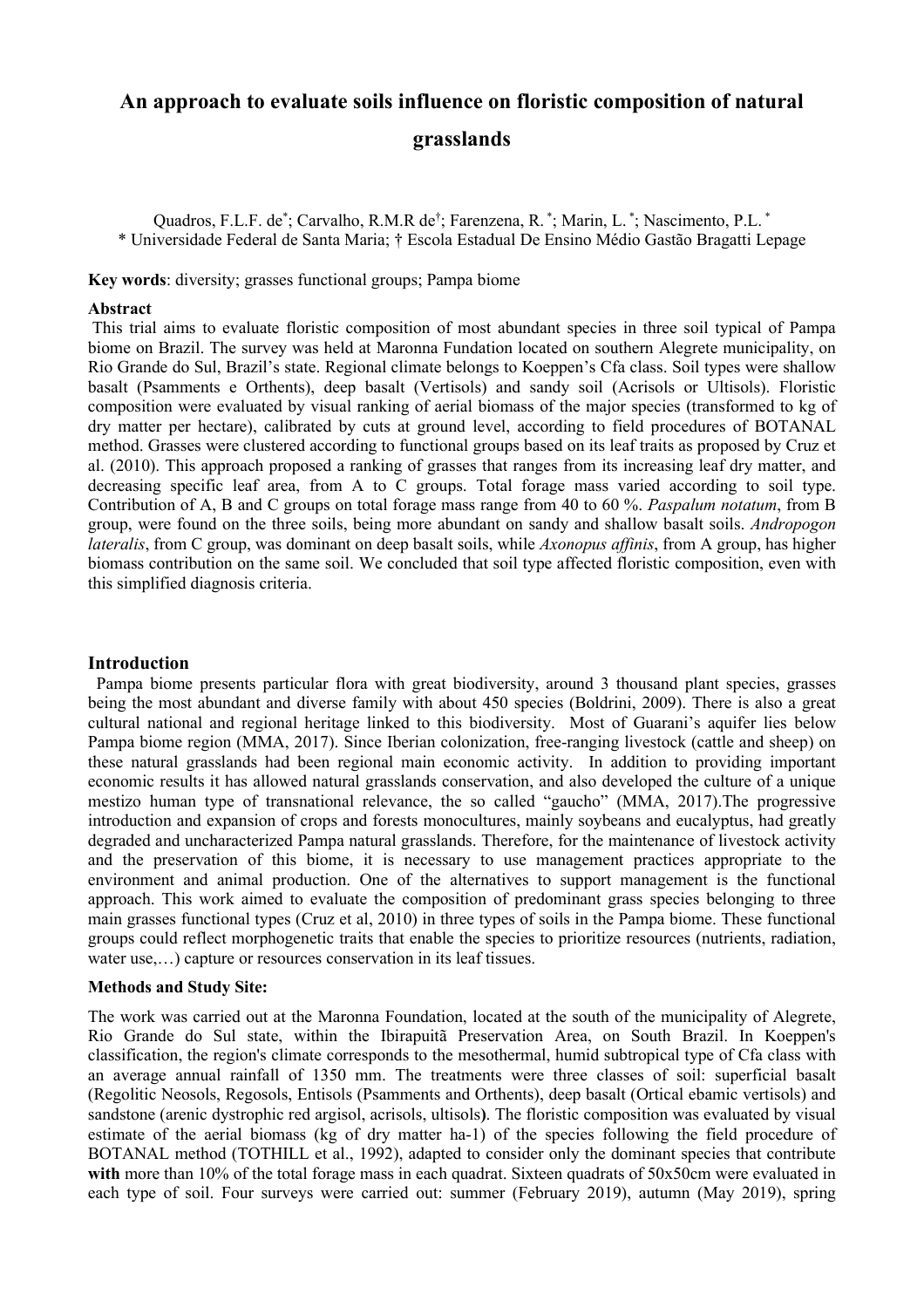(October 2019) and summer (February 2020). With the data obtained, the percentage of contribution of species representing the functional types proposed by Cruz et al (2010) was calculated: functional type A, *Axonopus affinis*; functional type B, *Paspalum notatum*, and functional type C, *Andropogon lateralis*. According to Cruz et al. (2010), the first two groups represent grasses with resources capture traits and the last, with resources conservation traits.

#### **Results**

Total forage mass and the mass of the evaluated species varied according to the type of soil (Table 1). The contribution of species of functional groups A, B and C in the total forage mass varied between 40 and 70% of the total forage mass for the three types of soils evaluated. *Paspalum notatum* was present in the three soils evaluated, predominantly in soils formed over sandstone and superficial basalt. *Andropogon lateralis* is the grass that predominates in deep basalt. *Axonopus affinis* showed a significant contribution only in this type of soil.

Table 1. Grasses contribution on forage mass (FM) in kg do dry matter (DM) per hectare and percentage contribution of functional groups A, B and C, as described on text, according to soil type and evaluated periods along growth season (respectively summer, autumn, spring and summer).

| Grasses<br>contribution |            | Andropogon<br>lateralis        |           | Axonopus affinis               |           | Paspalum notatum    |           |                           |                               |
|-------------------------|------------|--------------------------------|-----------|--------------------------------|-----------|---------------------|-----------|---------------------------|-------------------------------|
|                         |            | <b>FM</b><br>$(kg \text{ of }$ |           | <b>FM</b><br>$(kg \text{ of }$ |           | <b>FM</b><br>(kg of |           | <b>Total FM</b><br>(kg of | Total<br>$%$ of<br>functional |
| Soil type               | Dates      | DM/ha)                         | $%$ total | DM/ha)                         | $%$ total | DM/ha)              | $%$ total | DM/ha)                    | groups ABC                    |
|                         | 05/02/2019 | 58,8                           | 9,7       | 0,0                            | 0,0       | 222,8               | 36,8      | 606,1                     | 46,5                          |
| Sandstone               | 16/05/2019 | 49,5                           | 10,8      | 0,0                            | 0,0       | 231,0               | 50,3      | 459,0                     | 61,1                          |
|                         | 07/11/2019 | 5,6                            | 6,0       | 0,0                            | 0,0       | 73,0                | 78,9      | 92,4                      | 85,0                          |
|                         | 07/02/2020 | 83,9                           | 9,6       | 0,0                            | 0,0       | 409,5               | 46,8      | 874,9                     | 56,4                          |
|                         | average    | 49,5                           | 9,7       | 0,0                            | 0,0       | 234,0               | 46,1      | 508,1                     | 55,8                          |
|                         | 05/02/2019 | 979,2                          | 45,0      | 429,6                          | 19,8      | 94,1                | 4,3       | 2174,9                    | 69,1                          |
| Deep basalt             | 16/05/2019 | 1363,8                         | 45,8      | 561,8                          | 18,9      | 32,1                | 1,1       | 2974,8                    | 65,8                          |
|                         | 07/11/2019 | 195,2                          | 38,8      | 113,6                          | 22,6      | 0,5                 | 0,1       | 502,4                     | 61,6                          |
|                         | 07/02/2020 | 1355,1                         | 36,2      | 476,7                          | 12,7      | 141,6               | 3,8       | 3746,8                    | 52,7                          |
|                         | average    | 973,3                          | 41,4      | 395,4                          | 16,8      | 67,1                | 2,9       | 2349,7                    | 61,1                          |
|                         | 05/02/2019 | 200,0                          | 15,2      | 0,4                            | 0,0       | 505,0               | 38,3      | 1318,0                    | 53,5                          |
| Superficial             |            |                                |           |                                |           |                     |           |                           |                               |
| basalt                  | 16/05/2019 | 227,9                          | 15,7      | 0,0                            | 0,0       | 392,2               | 27,0      | 1453,7                    | 42,7                          |
|                         | 07/11/2019 | 24,8                           | 8,4       | 0,0                            | 0,0       | 141,0               | 48,1      | 293,0                     | 56,6                          |
|                         | 07/02/2020 | 3,0                            | 0,1       | 1,6                            | 0,1       | 669,9               | 28,6      | 2338,3                    | 28,8                          |
|                         | average    | 113,9                          | 8,4       | 0,5                            | 0,0       | 427,0               | 31,6      | 1350,8                    | 40,1                          |